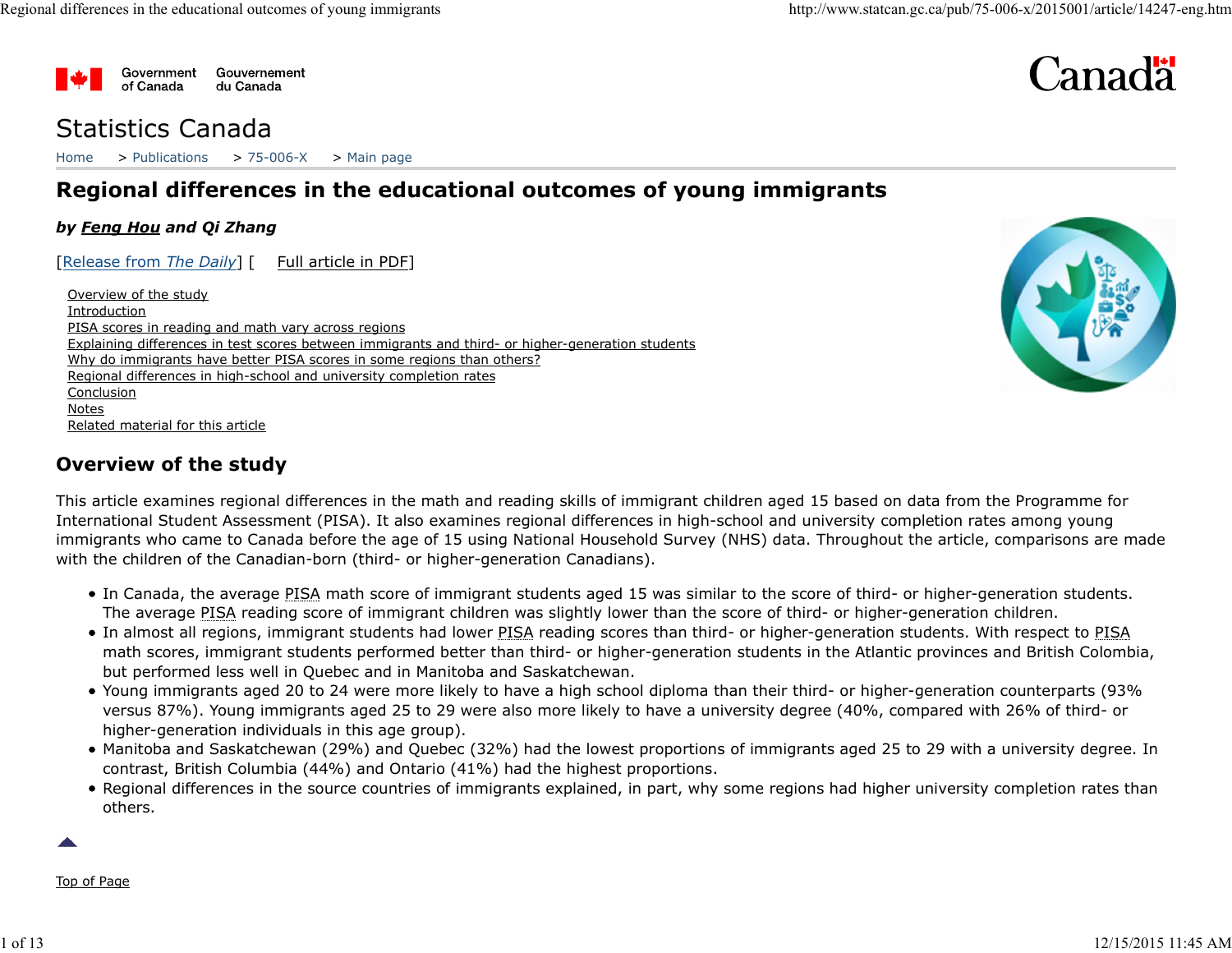# Introduction

Canada is well-known for its success in integrating the children of immigrants into the education system and labour market. In particular, the children of immigrants generally outperform the children of Canadian-born parents in educational attainment by a large margin. Previous studies have attributed this success to the socioeconomic and cultural characteristics of Canada's immigrants and the efficacy of Canada's education and social policies. $<sup>1</sup>$ </sup>  $\mathbf 1$ Regional differences in the educational outcomes of young immigrants<br> **Introduction**<br>
Canada is well-known for its success in integrating the children of immigrants into the education system and labour market. In particula

While education systems and social policies are broadly similar across regions, the socioeconomic status and ethnocultural composition of immigrants vary considerably. Such regional differences in immigrant characteristics may be associated with regional differences in the educational outcomes of immigrant children. Previous studies have shown large variations in educational outcomes among children of immigrants from different differences in the educational outcomes of young immigrants<br> **Introduction**<br> **Canada is well-known for its success in integrating the children of immigrants into the education system and labour market. In particular, the<br>** certain regional attributes such as climate, language, pre-existing ethnic communities and labour market niches. The diverse roles of provincial governments in immigration selection and settlement may also lead to differences in the geographic distribution of immigrant groups. source regions.<sup>2</sup> Immigrant groups from various source regions may be attracted to particular Canadian regions because of their preferences for

In Quebec, for instance, proportionately more immigrants selected by the province come from Africa, the Middle East, the Caribbean, and South differences in the educational outcomes of young immigrants<br> **Introduction**<br> **Canada is well-known for its success in integrating the children of immigrants into the education system and labour market. In particular, the<br>** nominee programs. These programs allow provinces and territories to nominate and select immigrants to meet their needs for population growth and labour supply. So far, provincial nominees have made up a significant share of immigrants to Manitoba, Saskatchewan and the Atlantic differences in the aluctional nuterines of young immigrants<br> **Introduction**<br> **Canada is well-known for its success in integrating the children of immigrants into the education system and labour market. In particular, the<br>** shown that provincial nominees in Manitoba have lower education levels than federal skilled-worker immigrants and are far more likely to come from the Philippines, while provincial nominees in British Columbia are disproportionately high-skilled professionals from Western countries.<sup>2</sup> and Central America.<sup>3</sup> Since the late 1990s, other provinces and territories have also become actively involved in immigration selection through provinces. $4$  From one province to another, nominees vary considerably in socioeconomic characteristics and source regions. Previous studies have <u>5</u> and the set of the set of the set of the set of the set of the set of the set of the set of the set of the set of the set of the set of the set of the set of the set of the set of the set of the set of the set of the s

This article has two main objectives. First, it examines the regional differences in reading and math scores between immigrants who immigrated to Canada in their childhood (before the age of 15) and the children of two parents who were born in Canada—also called third-or higher- generation children. It does so by combining data from the various cycles of the Organisation for Economic Co-operation and Development's (OECD) Programme for International Student Assessment (PISA) conducted since 2000 (i.e., 2000 and 2009 for reading scores and 2003 and 2012 for math scores). Data for these years were aggregated to obtain sufficiently large samples of immigrants for each region. Second-generation children, defined as the children of one or two immigrant parents, are not included in this study (see Data sources, methods and definitions). mom the Pillippines, while providing in metallic in a metallic content of two momes are also proportionately in relations are interesting contents in relations and in the children. It does so thy combining data from the va

Secondly, this paper examines regional differences in various educational attainment measures among individuals who immigrated in their childhood (before the age of 15) on the basis of data from the 2011 National Household Survey (NHS). Two particular measures are examined: high-school completion among young adults aged 20 to 24, and university completion among those aged 25 to 29. In both cases, this article further examines whether differences in the educational outcomes of immigrants across regions of Canada are associated with differences in their socioeconomic and ethnocultural characteristics. Frogramme to interactional southern Assessment (Frassy, contoucleus since 2000 and 2000 and 2000 and 2000 and 2000 and 2000 and 2000 and 2000 and 2000 and 2000 and 2000 and 2000 and 2000 and 2011 and 2011 and 2011 and 2011

Top of Page

# PISA scores in reading and math vary across regions

The academic skills youth develop in high school are considered their foundation for further development of human capital and full participation in placed Canada among the top participating countries in student performance levels and equity in learning opportunities. Canada, like Australia, society. <sup>6</sup> In a global context, Canadian students perform relatively well in reading and mathematics. Several recent evaluations from PISA have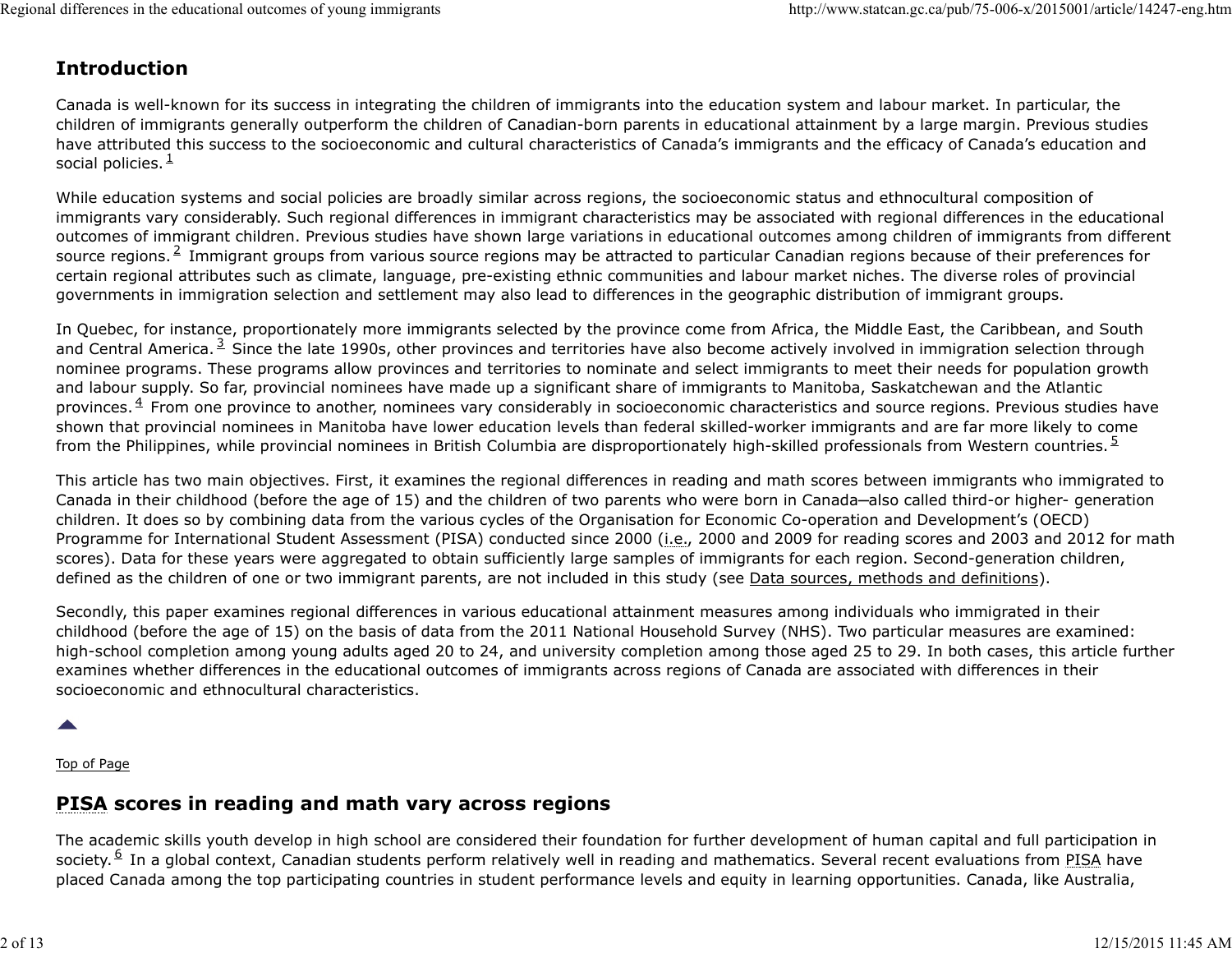stood out among major OECD countries in the population share of immigrant students and math and reading performance in high school. In most OECD countries, immigrant students lagged behind third- or higher-generation students in academic skills, but, in Canada and Australia, this gap was relatively small.  $\frac{1}{2}$ 7 Regional differences in the educational outcomes of young immigrants<br>stood out among major <u>OECD</u> countries in the population share of immigrant students and math and reading performance in high school. In most<br><u>OECD</u> coun

#### Table 1

#### Average math and reading scores by immigration status and province or region

| stood out among major OECD countries in the population share of immigrant students and math and reading performance in high school. In most                                                                                                                                                                                                                                                                                                                                                                                                                                                                                                                                 | Regional differences in the educational outcomes of young immigrants |                           |                                              | http://www.statcan.gc.ca/pub/75-006-x/2015001/article/14247-eng.htm |
|-----------------------------------------------------------------------------------------------------------------------------------------------------------------------------------------------------------------------------------------------------------------------------------------------------------------------------------------------------------------------------------------------------------------------------------------------------------------------------------------------------------------------------------------------------------------------------------------------------------------------------------------------------------------------------|----------------------------------------------------------------------|---------------------------|----------------------------------------------|---------------------------------------------------------------------|
| OECD countries, immigrant students lagged behind third- or higher-generation students in academic skills, but, in Canada and Australia, this gap<br>was relatively small. $^2$                                                                                                                                                                                                                                                                                                                                                                                                                                                                                              |                                                                      |                           |                                              |                                                                     |
| At the national level, immigrant students in Canada had similar math scores and slightly lower reading scores than third- or higher-generation<br>students. The lower reading levels likely reflect the fact that the mother tongue of many immigrant students is neither English nor French. 8                                                                                                                                                                                                                                                                                                                                                                             |                                                                      |                           |                                              |                                                                     |
| The differences in scores obtained between immigrant and third- or higher-generation students, however, were not the same from one region to<br>another in Canada. Immigrant students in British Columbia and the Atlantic provinces, for example, had significantly higher math scores than third-<br>or higher-generation students (Table 1), while immigrant students had lower math and reading scores than third- or higher-generation students in<br>Quebec, and in Manitoba and Saskatchewan (the latter two provinces have been combined because of small sample sizes).<br>Table 1<br>Average math and reading scores by immigration status and province or region |                                                                      |                           |                                              |                                                                     |
|                                                                                                                                                                                                                                                                                                                                                                                                                                                                                                                                                                                                                                                                             |                                                                      | <b>Immigrant children</b> | Third- and higher-generation children (ref.) |                                                                     |
|                                                                                                                                                                                                                                                                                                                                                                                                                                                                                                                                                                                                                                                                             | mean                                                                 | standard error            | mean                                         | standard error                                                      |
| Math scores, 2003 and 2012 combined                                                                                                                                                                                                                                                                                                                                                                                                                                                                                                                                                                                                                                         |                                                                      |                           |                                              |                                                                     |
| Canada                                                                                                                                                                                                                                                                                                                                                                                                                                                                                                                                                                                                                                                                      | 530                                                                  | 3.5                       | 529                                          | 1.3                                                                 |
| Atlantic                                                                                                                                                                                                                                                                                                                                                                                                                                                                                                                                                                                                                                                                    | $531***$                                                             | 7.3                       | 505                                          | 1.5                                                                 |
| Quebec                                                                                                                                                                                                                                                                                                                                                                                                                                                                                                                                                                                                                                                                      | $508***$                                                             | 6.3                       | 545                                          | 2.7                                                                 |
| Ontario                                                                                                                                                                                                                                                                                                                                                                                                                                                                                                                                                                                                                                                                     | 532                                                                  | 5.9                       | 526                                          | 3.2                                                                 |
| Manitoba and Saskatchewan                                                                                                                                                                                                                                                                                                                                                                                                                                                                                                                                                                                                                                                   | $494***$                                                             | 4.8                       | 514                                          | 1.5                                                                 |
| Alberta                                                                                                                                                                                                                                                                                                                                                                                                                                                                                                                                                                                                                                                                     | 527                                                                  | 7.0                       | 536                                          | 2.9                                                                 |
| <b>British Columbia</b>                                                                                                                                                                                                                                                                                                                                                                                                                                                                                                                                                                                                                                                     | $554***$                                                             | 4.4                       | 526                                          | 2.9                                                                 |
| Reading scores, 2000 and 2009 combined                                                                                                                                                                                                                                                                                                                                                                                                                                                                                                                                                                                                                                      |                                                                      |                           |                                              |                                                                     |
| Canada                                                                                                                                                                                                                                                                                                                                                                                                                                                                                                                                                                                                                                                                      | $517***$                                                             | 3.2                       | 532                                          | 1.1                                                                 |
| Atlantic                                                                                                                                                                                                                                                                                                                                                                                                                                                                                                                                                                                                                                                                    | 508                                                                  | 10.5                      | 508                                          | 1.2                                                                 |
| Quebec                                                                                                                                                                                                                                                                                                                                                                                                                                                                                                                                                                                                                                                                      | $485***$                                                             | 8.2                       | 536                                          | 2.0                                                                 |
| Ontario                                                                                                                                                                                                                                                                                                                                                                                                                                                                                                                                                                                                                                                                     | $523 -$                                                              | 4.4                       | 536                                          | 2.5                                                                 |
| Manitoba and Saskatchewan                                                                                                                                                                                                                                                                                                                                                                                                                                                                                                                                                                                                                                                   | $477^{**}$                                                           | 14.0                      | 522                                          | 2.2                                                                 |
| Alberta                                                                                                                                                                                                                                                                                                                                                                                                                                                                                                                                                                                                                                                                     | 527                                                                  | 12.2                      | 540                                          | 3.1                                                                 |
| <b>British Columbia</b>                                                                                                                                                                                                                                                                                                                                                                                                                                                                                                                                                                                                                                                     | $523 -$                                                              | 4.4                       | 534                                          | 2.8                                                                 |
| significantly different from the reference category (ref.) at p<0.05                                                                                                                                                                                                                                                                                                                                                                                                                                                                                                                                                                                                        |                                                                      |                           |                                              |                                                                     |
|                                                                                                                                                                                                                                                                                                                                                                                                                                                                                                                                                                                                                                                                             |                                                                      |                           |                                              |                                                                     |
| significantly different from the reference category (ref.) at p<0.01<br>$***$                                                                                                                                                                                                                                                                                                                                                                                                                                                                                                                                                                                               |                                                                      |                           |                                              |                                                                     |
| significantly different from the reference category (ref.) at p<0.001<br>***                                                                                                                                                                                                                                                                                                                                                                                                                                                                                                                                                                                                |                                                                      |                           |                                              |                                                                     |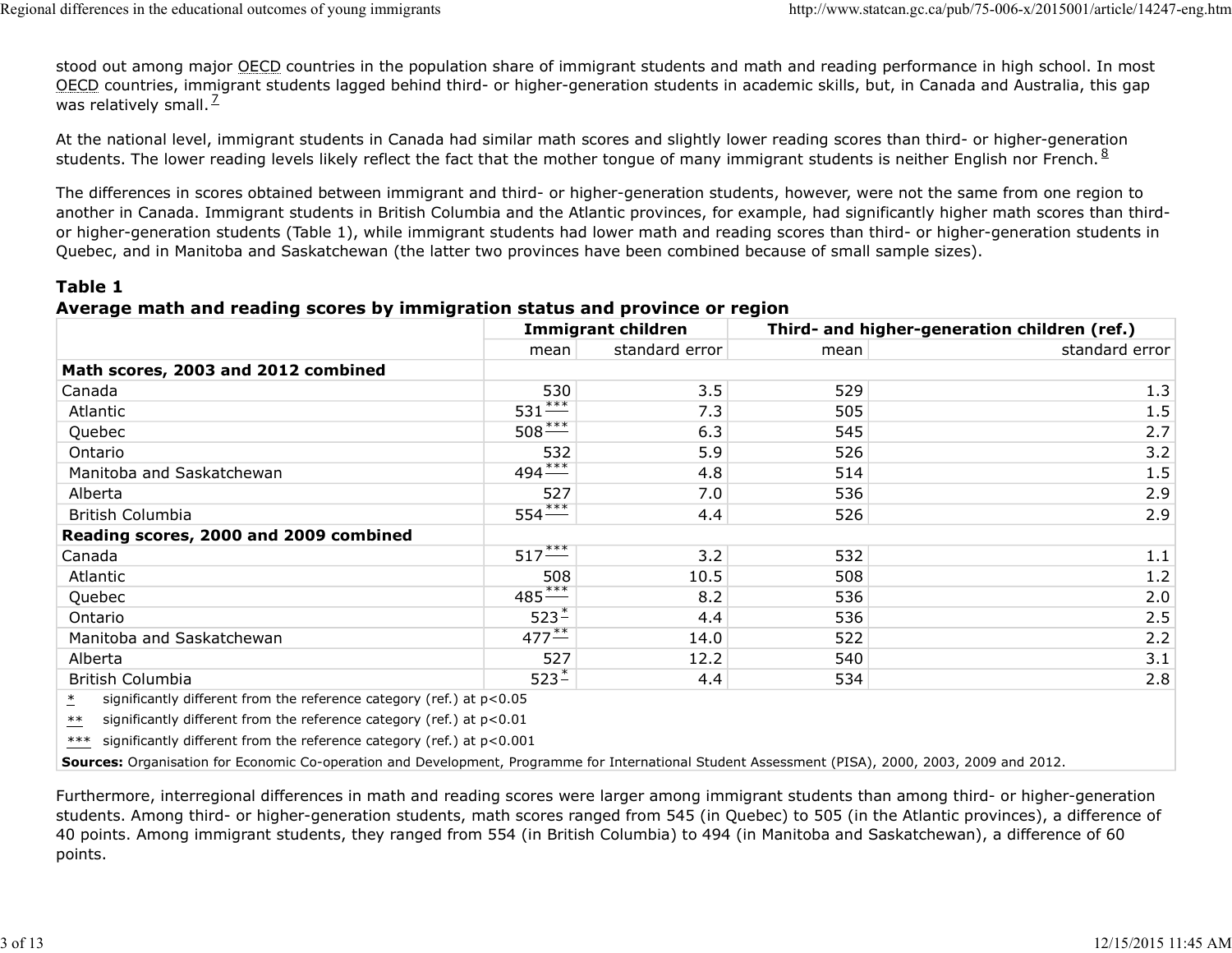Regional differences in math and reading scores among high-school students may originate partially from variations across provinces in school differences in the educational outcomes of young immigrants<br>
Regional differences in math and reading scores among high-school students may originate partially from variations across provinces in school<br>
curriculums; the s differences in characteristics and family background may also play an important role. The extent to which these factors account for regional differences in average test scores between immigrant and third- or higher-generation students will be examined in the next section. curriculums; the share of public, religious and private schools; teacher training; and school resources. <sup>9</sup> Among immigrants, however, interregional Regional differences in the educational outcomes of young immigrants<br>Regional differences in math and reading scores among high-school students may originate partially from variations across provinces in school<br>Curriculums

# Explaining differences in test scores between immigrants and third- or higher-generation students

Of all the factors that may be associated with the skill development of high-school students, parental education and student aspirations are differences in the educational outcomes of young immigrants<br>
Regional differences in math and reading scores among high-school students may originate partially from variations across provinces in schere<br>
curriculums; the s generation students. Even so, immigrant parents in Manitoba and Saskatchewan and in Quebec were less likely to have a postsecondary degree than immigrant parents in other regions (Table 2). especially important.  $^{10}$  In all regions of Canada, parents of immigrant students were more highly educated than parents of third- or higher-

#### Table 2 Parental education and student aspiration by immigration status and province or region, 2003 and 2012

| differences in average test scores between immigrant and third- or higher-generation students will be examined in the next section.                                                                                                                                                                                                                                                                                                                                                                                                                                                                                        |                       |                        |                                                                   |                |
|----------------------------------------------------------------------------------------------------------------------------------------------------------------------------------------------------------------------------------------------------------------------------------------------------------------------------------------------------------------------------------------------------------------------------------------------------------------------------------------------------------------------------------------------------------------------------------------------------------------------------|-----------------------|------------------------|-------------------------------------------------------------------|----------------|
| $\blacktriangle$                                                                                                                                                                                                                                                                                                                                                                                                                                                                                                                                                                                                           |                       |                        |                                                                   |                |
| Top of Page                                                                                                                                                                                                                                                                                                                                                                                                                                                                                                                                                                                                                |                       |                        |                                                                   |                |
| Explaining differences in test scores between immigrants and third- or higher-generation students                                                                                                                                                                                                                                                                                                                                                                                                                                                                                                                          |                       |                        |                                                                   |                |
| Of all the factors that may be associated with the skill development of high-school students, parental education and student aspirations are<br>especially important. <sup>10</sup> In all regions of Canada, parents of immigrant students were more highly educated than parents of third- or higher-<br>generation students. Even so, immigrant parents in Manitoba and Saskatchewan and in Quebec were less likely to have a postsecondary degree<br>than immigrant parents in other regions (Table 2).<br>Table 2<br>Parental education and student aspiration by immigration status and province or region, 2003 and |                       |                        |                                                                   |                |
| 2012                                                                                                                                                                                                                                                                                                                                                                                                                                                                                                                                                                                                                       |                       |                        | Immigrant children   Third- and higher-generation children (ref.) |                |
|                                                                                                                                                                                                                                                                                                                                                                                                                                                                                                                                                                                                                            |                       | percent standard error | percent                                                           | standard error |
| Both parents had a postsecondary education                                                                                                                                                                                                                                                                                                                                                                                                                                                                                                                                                                                 |                       |                        |                                                                   |                |
| Canada                                                                                                                                                                                                                                                                                                                                                                                                                                                                                                                                                                                                                     | $58.3***$             | 2.4                    | 35.6                                                              | 1.6            |
| Atlantic                                                                                                                                                                                                                                                                                                                                                                                                                                                                                                                                                                                                                   | $62.2***$             | 1.0                    | 30.3                                                              | 0.8            |
| Quebec                                                                                                                                                                                                                                                                                                                                                                                                                                                                                                                                                                                                                     | $50.4***$             | 2.3                    | 34.2                                                              | 2.2            |
| Ontario                                                                                                                                                                                                                                                                                                                                                                                                                                                                                                                                                                                                                    | $60.2***$             | 3.4                    | 43.6                                                              | 2.8            |
| Manitoba and Saskatchewan                                                                                                                                                                                                                                                                                                                                                                                                                                                                                                                                                                                                  | $48.7 \frac{***}{}$   | 1.3                    | 27.6                                                              | 1.0            |
| Alberta                                                                                                                                                                                                                                                                                                                                                                                                                                                                                                                                                                                                                    | $55.0***$             | 2.1                    | 36.6                                                              | 1.9            |
| <b>British Columbia</b>                                                                                                                                                                                                                                                                                                                                                                                                                                                                                                                                                                                                    | $62.2***$             | 2.1                    | 30.2                                                              | 1.9            |
| <b>Students expected to finish university</b>                                                                                                                                                                                                                                                                                                                                                                                                                                                                                                                                                                              |                       |                        |                                                                   |                |
| Canada                                                                                                                                                                                                                                                                                                                                                                                                                                                                                                                                                                                                                     | $81.4***$             | 1.9                    | 59.6                                                              | 1.6            |
| Atlantic                                                                                                                                                                                                                                                                                                                                                                                                                                                                                                                                                                                                                   | $81.8***$             | 0.8                    | 64.2                                                              | 0.8            |
| Quebec                                                                                                                                                                                                                                                                                                                                                                                                                                                                                                                                                                                                                     | $73.4***$             | 2.1                    | 55.4                                                              | 2.3            |
| Ontario                                                                                                                                                                                                                                                                                                                                                                                                                                                                                                                                                                                                                    | $82.9***$             | 2.6                    | 59.5                                                              | 2.8            |
| Manitoba and Saskatchewan                                                                                                                                                                                                                                                                                                                                                                                                                                                                                                                                                                                                  | $71.0***$             | 1.2                    | 63.6                                                              | 1.1            |
|                                                                                                                                                                                                                                                                                                                                                                                                                                                                                                                                                                                                                            | $81.8***$             | 1.7                    | 63.0                                                              | 1.9            |
|                                                                                                                                                                                                                                                                                                                                                                                                                                                                                                                                                                                                                            |                       | 1.5                    | 58.8                                                              | 2.1            |
| Alberta                                                                                                                                                                                                                                                                                                                                                                                                                                                                                                                                                                                                                    |                       |                        |                                                                   |                |
| <b>British Columbia</b><br>*** significantly different from the reference category (ref.) at p<0.001                                                                                                                                                                                                                                                                                                                                                                                                                                                                                                                       | $84.8$ <sup>***</sup> |                        |                                                                   |                |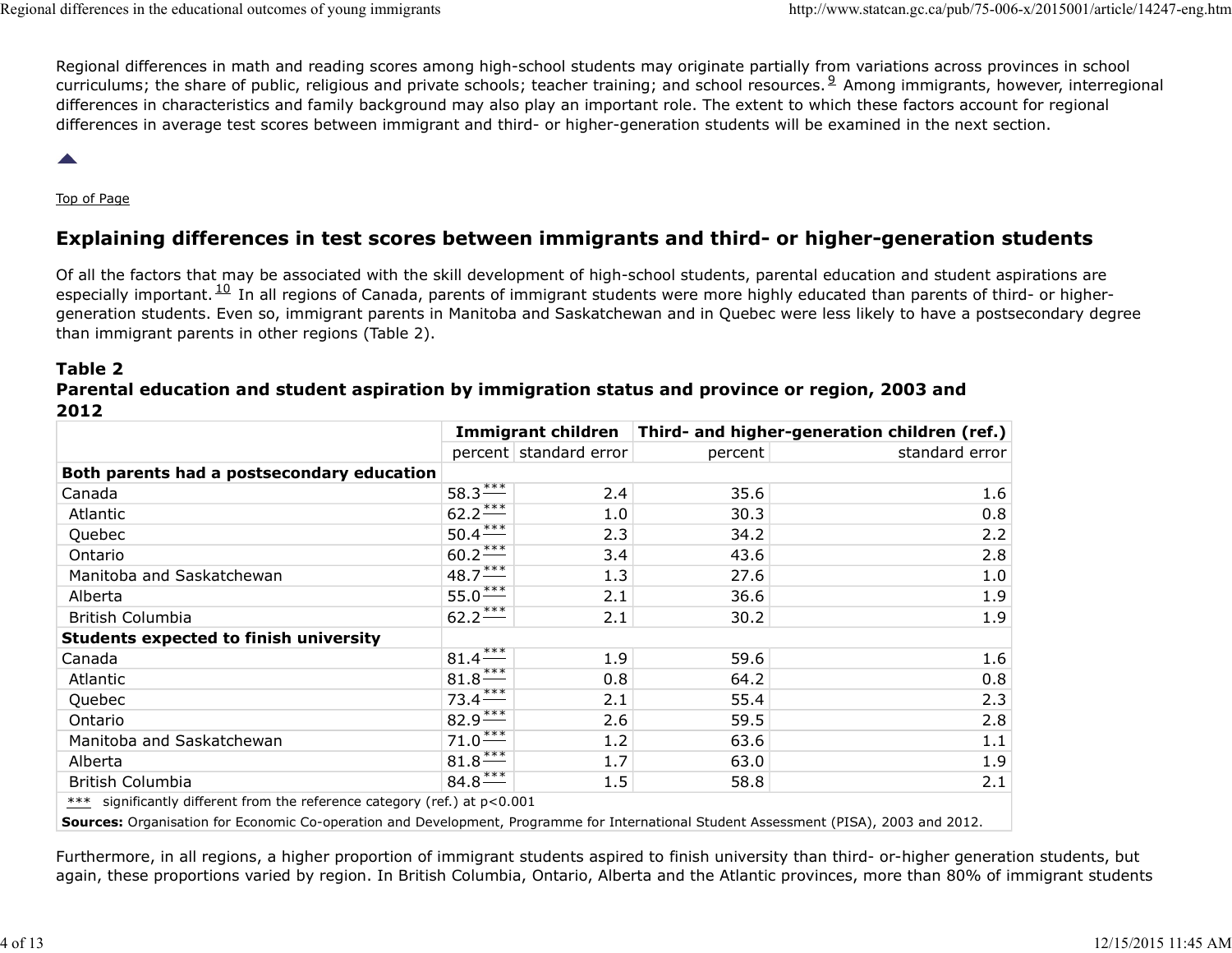expected to complete a university degree while this was the case for 73% and 71% of immigrant students in Quebec, and in Manitoba and Saskatchewan, respectively. Regional differences in the educational outcomes of young immigrants<br>expected to complete a university degree while this was the case for 73% and 71% of immigrant students in Quebec, and in Manitoba and<br>Saskatchewan, respe

To evaluate factors contributing to differences in PISA scores between immigrant and third- or higher-generation students, a linear regression model was run. Math and reading scores were included as the dependent variables, while explanatory variables in the model included parental education, differences in the educational outcomes of young immigrants<br>expected to complete a university degree while this was the case for 73% and 71% of immigrant students in Quebec, and in Manitoba and<br>Saskatchewan, respectively.<br> type, and year. These factors accounted, in varying degrees, for the differences in PISA scores observed between immigrant and third- or highergeneration students in different regions.  $12$ student educational aspiration, sex, language spoken at home,  $^{11}$  family structure, parental occupational status, number of books at home, school  $\frac{12}{1}$ 

These factors accounted for all of the difference in math scores between immigrant and third- or higher-generation students in Ontario, and for approximately one-half of the difference observed in British Columbia. Differences in the educational aspirations of students, and to a lesser extent, in the educational attainment and occupations of parents, were the main factors accounting for the advantage of immigrant students in British Columbia and Ontario (Chart 1).

#### Chart 1

Difference between immigrant children and third- and higher-generation children in math scores, 2003 and 2012

difference in math

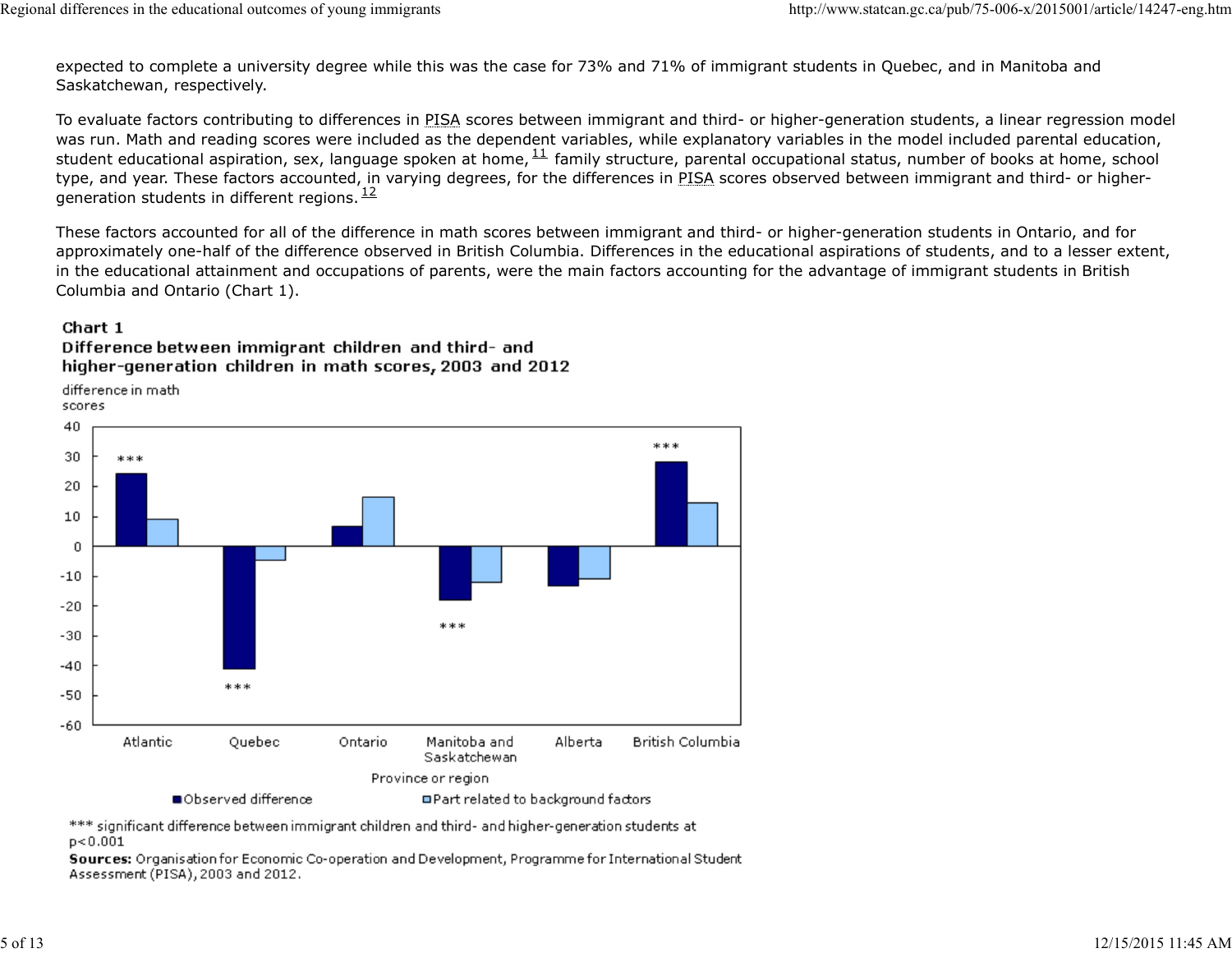#### Description for chart 1

Among provinces or regions where immigrant students lagged behind third- or higher-generation students in math scores, speaking neither English nor French at home was a common factor contributing to the lower outcomes of immigrant students. This was the case in Alberta and in Manitoba and Saskatchewan, where most of the gap could be accounted for by background variables. In Quebec, however, only about one-tenth of the 40-point gap between immigrant and third- or higher-generation students was accounted for by background factors. Regional differences in the educational outcomes of young immigrants<br>Description for chart 1<br>Among provinces or regions where immigrant students lagged behind third- or higher-generation students in math scores, speaking n

With regard to PISA reading scores, socioeconomic characteristics accounted for about one-third of the 50-point gap between immigrant and thirdor higher-generation students in Quebec, for one-half of the 13-point gap in Ontario, for two-thirds of the 45-point gap in Manitoba and Saskatchewan, and for the entire gap in Alberta (13 points) and British Columbia (11 points). In all regions, the primary factor associated with the explained portion was language spoken at home (Chart 2).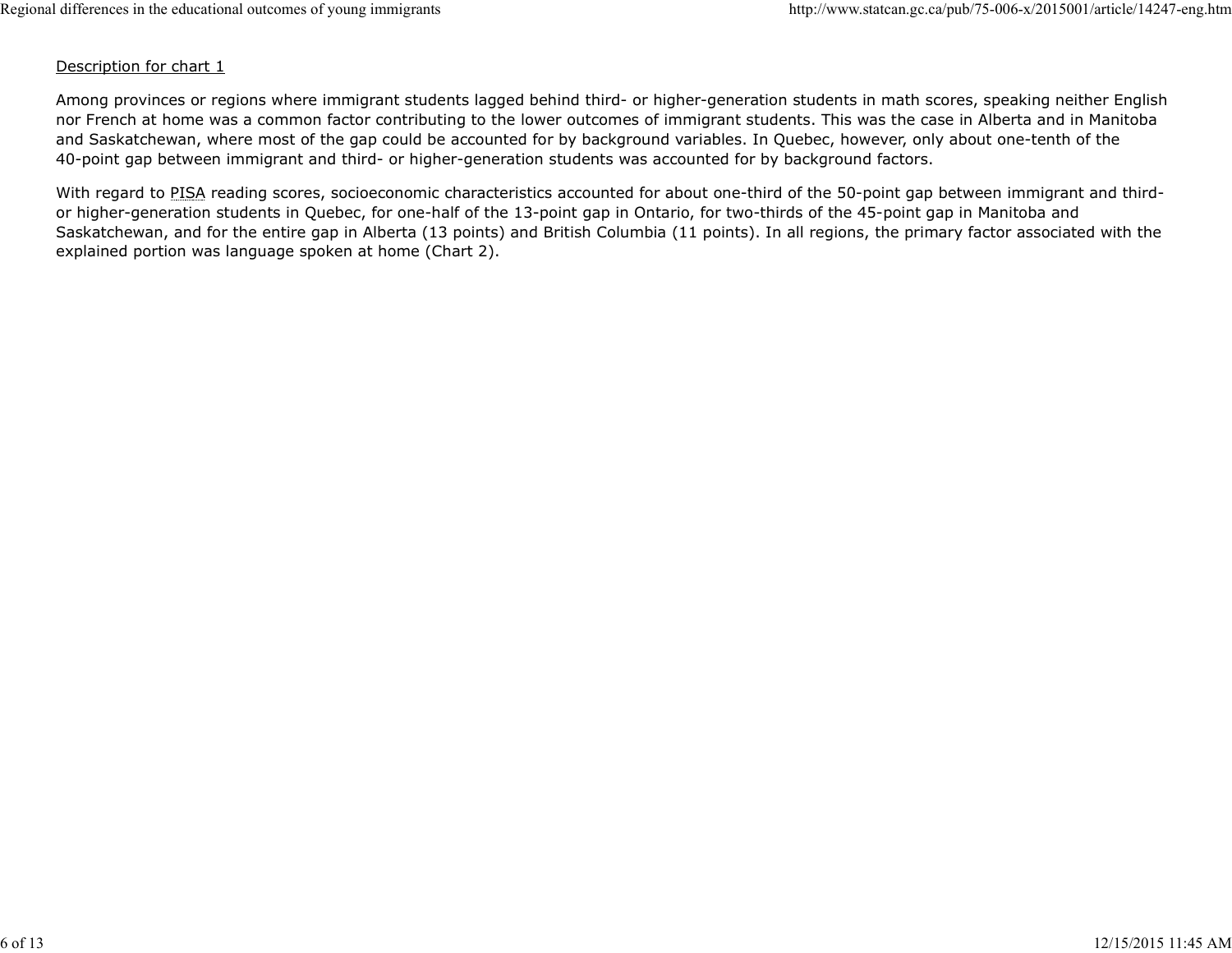# Regional differences in the educational outcomes of young immigrants<br> **Chart 2**<br> **Chart 2**<br>
Difference between immigrant children and third- and<br>
higher- generation children in reading scores, 2000 and 2009

differences in reading scores



#### Description for chart 2

#### Top of Page

# Why do immigrants have better PISA scores in some regions than others?

The previous section documented some of the factors contributing to the differences in PISA scores observed between immigrant students and third- or higher-generation students within regions. The focus of this paper now shifts to the differences in PISA scores observed among immigrant **Examples and the model of the model of the model of the province or region<br>
\* popularity of the product difference between immigrant children and third- and higher-generation students at p<0.05,<br>
\* popularity and the con**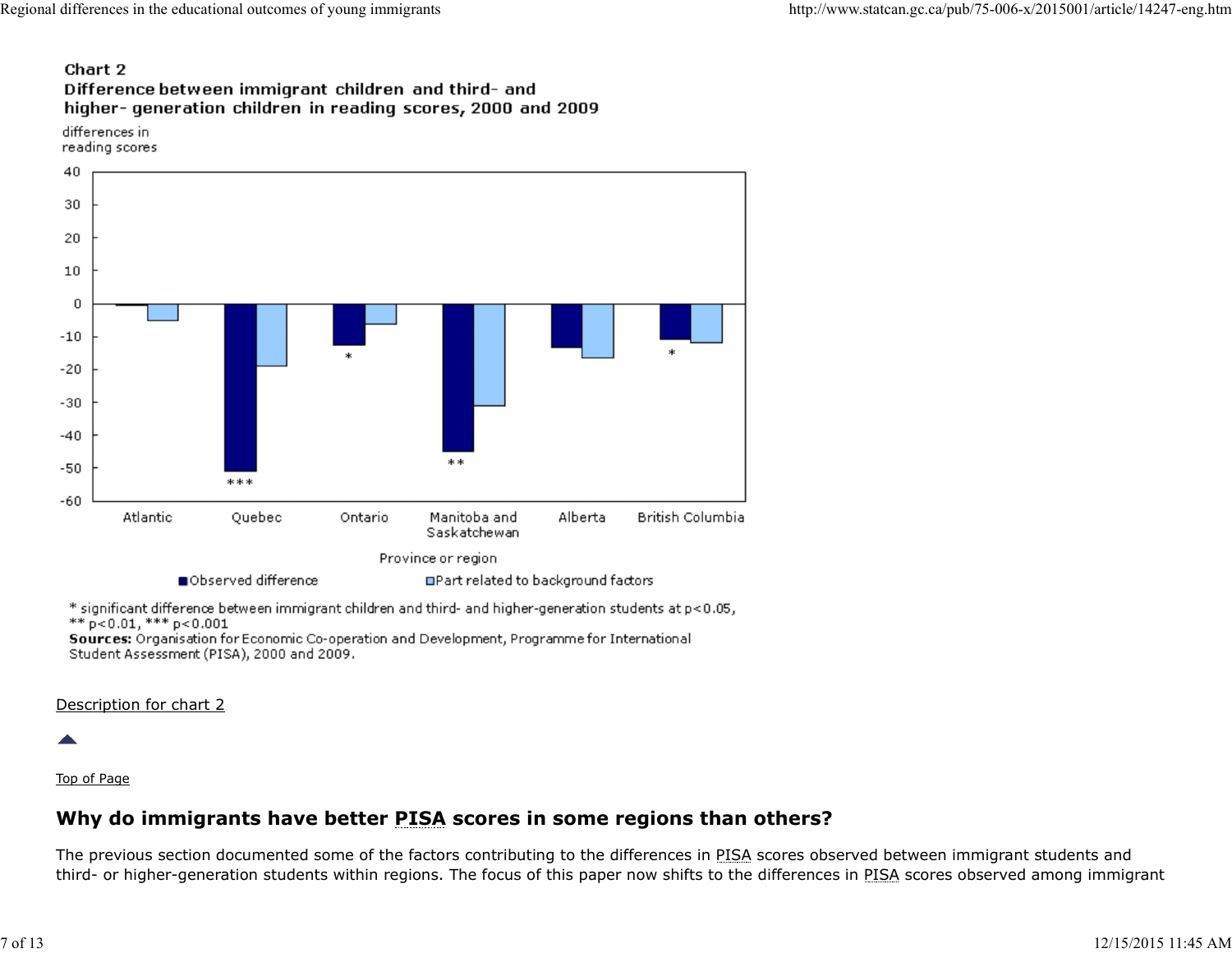students across regions. As shown above, immigrant students in Quebec and in Manitoba and Saskatchewan had lower math and reading scores than immigrant students in other provinces. Such differences may again be related to socioeconomic and ethnocultural characteristics of immigrant students in different provinces.  $\frac{13}{12}$  $\frac{13}{2}$ Regional differences in the educational outcomes of young immigrants<br>students across regions. As shown above, immigrant students in Quebec and in Manitoba and Saskatchewan had lower math and reading scores<br>than immigrant s

# Table 3

### Difference by province or region from Ontario in average math and reading scores among immigrant children, observed and adjusted for background factors

| differences in the educational outcomes of young immigrants                                                                                                                                                                                                                                                                                                                                                                                                           |                                                     |                                 | http://www.statcan.gc.ca/pub/75-006-x/2015001/article/14247-eng.htm |                             |
|-----------------------------------------------------------------------------------------------------------------------------------------------------------------------------------------------------------------------------------------------------------------------------------------------------------------------------------------------------------------------------------------------------------------------------------------------------------------------|-----------------------------------------------------|---------------------------------|---------------------------------------------------------------------|-----------------------------|
| students across regions. As shown above, immigrant students in Quebec and in Manitoba and Saskatchewan had lower math and reading scores<br>than immigrant students in other provinces. Such differences may again be related to socioeconomic and ethnocultural characteristics of immigrant<br>students in different provinces. $\frac{13}{2}$                                                                                                                      |                                                     |                                 |                                                                     |                             |
| These characteristics accounted for about one-third of the lower math scores obtained by immigrant students in Quebec and in Manitoba and<br>Saskatchewan relative to their Ontario counterparts (Table 3), with lower educational aspirations and parental occupational status the most                                                                                                                                                                              |                                                     |                                 |                                                                     |                             |
|                                                                                                                                                                                                                                                                                                                                                                                                                                                                       |                                                     |                                 |                                                                     |                             |
|                                                                                                                                                                                                                                                                                                                                                                                                                                                                       |                                                     |                                 |                                                                     |                             |
| significant factors. Conversely, about one-third of the higher math scores obtained by immigrant students in British Columbia (relative to their<br>Ontario counterparts) were due to background factors, particularly educational aspirations, parental occupation, and parental education.<br>Table 3<br>Difference by province or region from Ontario in average math and reading scores among immigrant children, observed<br>and adjusted for background factors | Math, 2003 and 2012 combined<br>observed difference |                                 | Reading, 2000 and 2009 combined                                     |                             |
|                                                                                                                                                                                                                                                                                                                                                                                                                                                                       |                                                     | adjusted difference             | observed difference                                                 | adjusted difference         |
| <b>Province or region</b><br>Atlantic                                                                                                                                                                                                                                                                                                                                                                                                                                 | $-0.8$                                              | $-9.2$                          | $-14.7$                                                             | $-24.6^*$                   |
| Quebec                                                                                                                                                                                                                                                                                                                                                                                                                                                                | $-23.9$ **                                          | $-15.1$                         |                                                                     |                             |
|                                                                                                                                                                                                                                                                                                                                                                                                                                                                       |                                                     | $\sim$ $\sim$                   | $-37.4$ ***                                                         | $-23.7$                     |
| Ontario (ref.)                                                                                                                                                                                                                                                                                                                                                                                                                                                        |                                                     |                                 |                                                                     |                             |
| Manitoba and Saskatchewan<br>Alberta                                                                                                                                                                                                                                                                                                                                                                                                                                  | $-38.0$ ***<br>$-5.4$                               | $-22.2$ <sup>**</sup><br>$-4.9$ | $-45.6^{**}$<br>3.8                                                 | $-29.6 \frac{***}{}$<br>7.4 |

Note: The adjusted difference is derived from an ordinary least squares regression model with math or reading scores as the dependent variable. The explanatory variables include sex, language spoken at home, family structure, parents' education, parents' occupation, number of books at home, school type, and student educational aspiration. Sources: Organisation for Economic Co-operation and Development, Programme for International Student Assessment (PISA), 2000, 2003, 2009 and 2012.

Differences in reading scores were also partly explained by background characteristics. About one-third of the overall difference between Ontario and Quebec immigrants, for instance, were related to characteristics such as the number of books at home, language spoken at home, educational aspiration, and parental occupation. Background differences also accounted for about one-third of the difference between Ontario and Manitoba/Saskatchewan, with parental occupation and educational aspiration variables the main contributing factors.

Note that the PISA data used in this study does not provide information about the source region of immigrant students. Previous studies show that the educational attainment of immigrant children varies considerably by source region even after adjusting for family socioeconomic status and students' educational aspiration. The variation by source region likely reflects the possibility that various immigrant groups value education Concidence<br>
Once the PSE different and Saskatchewan and Saskatchewan and Saskatchewan and Saskatchewan and Saskatchewan and Saskatchewan and Saskatchewan and Saskatchewan and Saskatchewan and Saskatchewan and Saskatchewan Asia (e.g., India), in particular, tend to have a higher educational attainment than those from Southeast Asia (e.g., Philippines), the Caribbean, Central and South America, and Southern Europe.<sup>15</sup> differently and invest varied levels of effort into the education of their children.  $^{14}$  Children of immigrants from East Asia (e.g., China) and South  $15$ Example the main of the relation of the relation by the relation of their children. He has a state dependent variable. The explanatory variables<br>
Nodes The adjusted difference is denoted from an ordinary least squares regr

The potential effects of source regions on the regional differences in educational outcomes among childhood immigrants can be examined using the 2011 National Household Survey (NHS), which collected detailed information about the source countries and educational attainment of immigrants.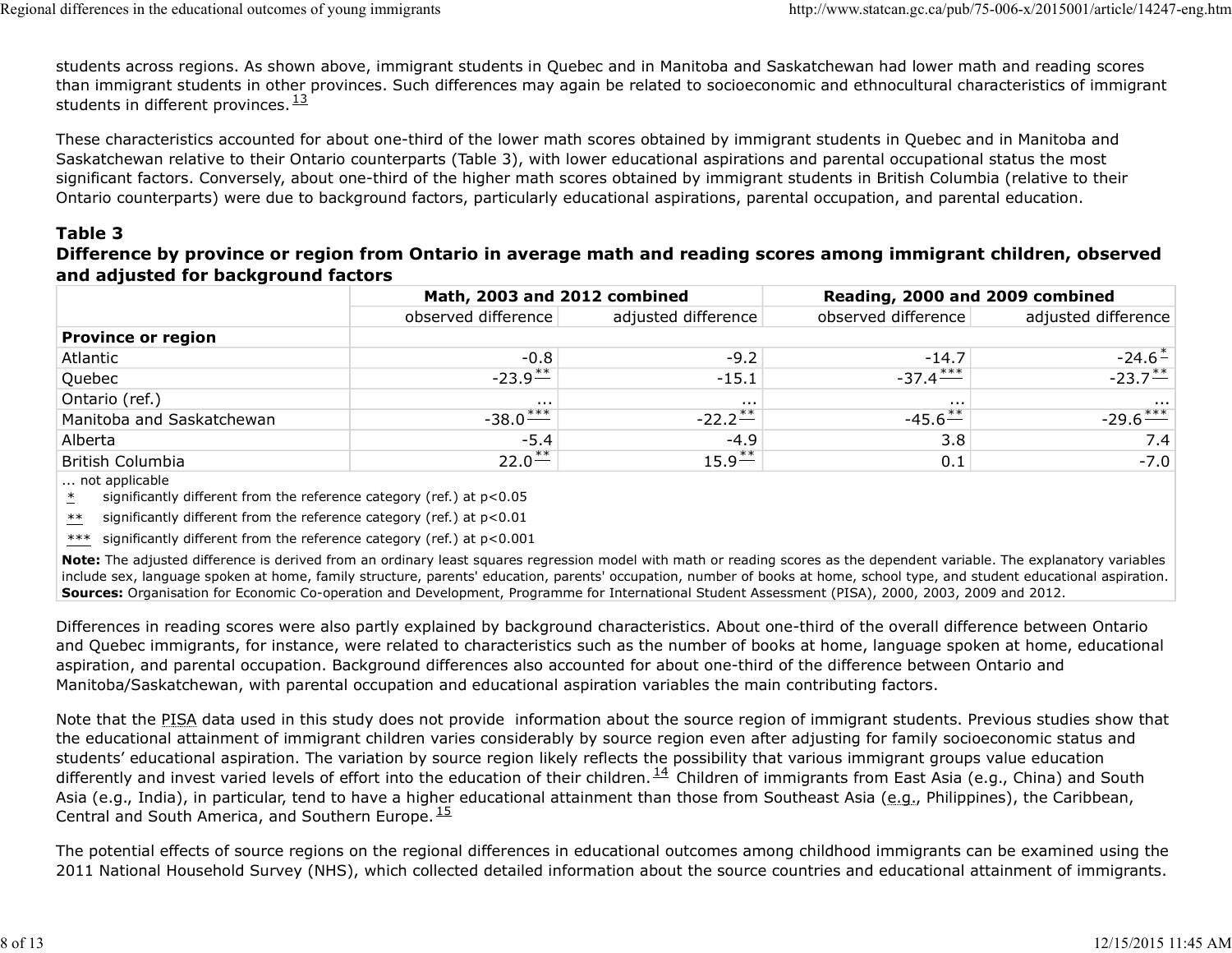#### Top of Page

# Regional differences in high-school and university completion rates

The NHS does not collect information on math and reading scores. It does, however, collect information about the highest level of educational attainment, allowing for the calculation of high school and university completion rates. In this section, comparisons are again made between thirdor higher-generation Canadians and persons who immigrated before the age of 15. High school completion is defined as high school graduation among those aged 20 to 24, while university completion is defined as obtaining at least one university degree among those aged 25 to 29.

#### Table 4

## High school and university completion rates by immigration status and by province or region, 2011

|                                                                      | among those aged 20 to 24, while university completion is defined as obtaining at least one university degree among those aged 25 to 29.                                                                                                                                                                                                                                                                                                                                                                                                                                                  |                      | or nigher-generation Canadians and persons who immigrated before the age or 15. High school completion is denned as high school graduation |
|----------------------------------------------------------------------|-------------------------------------------------------------------------------------------------------------------------------------------------------------------------------------------------------------------------------------------------------------------------------------------------------------------------------------------------------------------------------------------------------------------------------------------------------------------------------------------------------------------------------------------------------------------------------------------|----------------------|--------------------------------------------------------------------------------------------------------------------------------------------|
|                                                                      | In all provinces and regions, and in Canada as a whole, immigrants had higher high-school and university completion rates than third- or higher-<br>generation Canadians. This was also the case in Quebec and in Manitoba and Saskatchewan, even though immigrant students in high school had<br>lower math and reading scores than third- or higher-generation students in those provinces.                                                                                                                                                                                             |                      |                                                                                                                                            |
|                                                                      | Note that some of the 20- to 24-year-olds in the 2011 NHS were in the same birth cohort as those in the 2003 PISA when math scores were<br>evaluated for those at age 15. Similarly, some of the 25- to 29-year-olds in 2011 were in the same birth cohort as those evaluated at age 15 in the<br>2000 PISA. This suggests that these cohorts of immigrants might have overcome a possible disadvantage in reading skills in high school to<br>eventually become more likely to complete high school and obtain a university degree than their third- and higher-generation counterparts. |                      |                                                                                                                                            |
|                                                                      | in this regard. Young immigrants in British Columbia had the highest high school and university completion rates, while immigrant youth in Quebec<br>and in Manitoba and Saskatchewan had the lowest rates. Specifically, 44% of young immigrants aged 25 to 29 in British Columbia held a university<br>degree, compared with 29% in Manitoba and Saskatchewan and 32% in Quebec (Table 4). The lower rates of university completion observed<br>among immigrants in Quebec, as well as Manitoba and Saskatchewan, mirrored the regional differences in PISA math and reading scores     |                      |                                                                                                                                            |
| documented above.                                                    |                                                                                                                                                                                                                                                                                                                                                                                                                                                                                                                                                                                           |                      |                                                                                                                                            |
| Table 4                                                              | High school and university completion rates by immigration status and by province or region, 2011                                                                                                                                                                                                                                                                                                                                                                                                                                                                                         |                      |                                                                                                                                            |
|                                                                      | Third- and higher-generation individuals                                                                                                                                                                                                                                                                                                                                                                                                                                                                                                                                                  | Immigrants           |                                                                                                                                            |
|                                                                      |                                                                                                                                                                                                                                                                                                                                                                                                                                                                                                                                                                                           | <b>Observed rate</b> | <b>Adjusted rate</b>                                                                                                                       |
|                                                                      | percentage                                                                                                                                                                                                                                                                                                                                                                                                                                                                                                                                                                                |                      |                                                                                                                                            |
|                                                                      | 86.6                                                                                                                                                                                                                                                                                                                                                                                                                                                                                                                                                                                      | 93.1                 | $\sim 0.001$                                                                                                                               |
| Atlantic                                                             | 88.5                                                                                                                                                                                                                                                                                                                                                                                                                                                                                                                                                                                      | 94.9                 | 95.8                                                                                                                                       |
| High school completion among those aged 20 to 24<br>Canada<br>Quebec | 84.2                                                                                                                                                                                                                                                                                                                                                                                                                                                                                                                                                                                      | 88.6                 | 89.6                                                                                                                                       |
| Ontario                                                              | 89.5                                                                                                                                                                                                                                                                                                                                                                                                                                                                                                                                                                                      | 93.9                 | 93.9                                                                                                                                       |
| Manitoba and Saskatchewan                                            | 81.7                                                                                                                                                                                                                                                                                                                                                                                                                                                                                                                                                                                      | 89.0                 | 90.8                                                                                                                                       |
| Alberta                                                              | 83.7                                                                                                                                                                                                                                                                                                                                                                                                                                                                                                                                                                                      | 89.6                 | 90.0                                                                                                                                       |
| <b>British Columbia</b>                                              | 88.6                                                                                                                                                                                                                                                                                                                                                                                                                                                                                                                                                                                      | 96.2                 | 94.9                                                                                                                                       |
|                                                                      |                                                                                                                                                                                                                                                                                                                                                                                                                                                                                                                                                                                           |                      |                                                                                                                                            |
| University completion among those aged 25 to 29<br>Canada            | 25.7                                                                                                                                                                                                                                                                                                                                                                                                                                                                                                                                                                                      | 39.9                 | $\sim$ 10 $\pm$                                                                                                                            |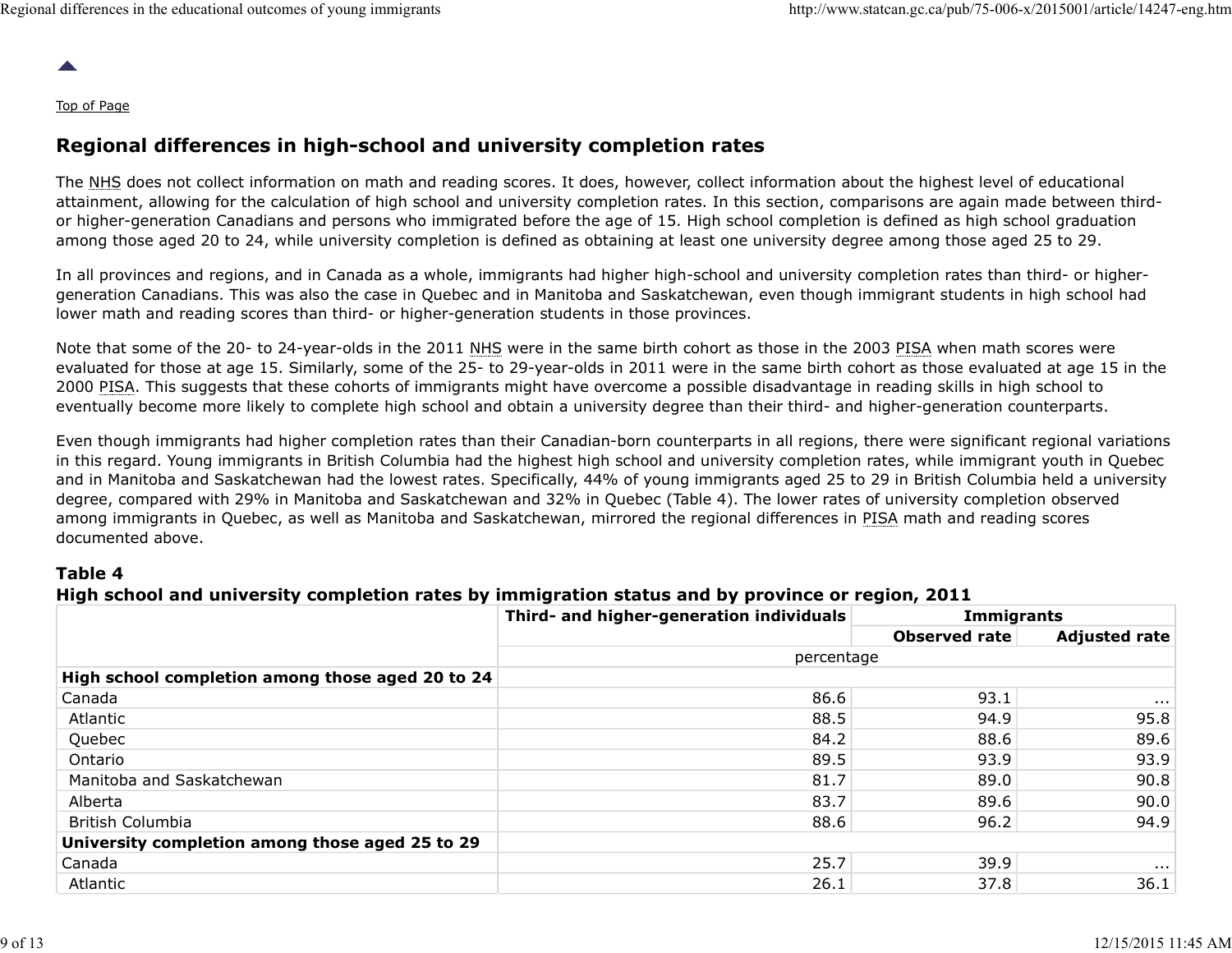| 21.4<br>34.9<br>Alberta<br>20.9<br>43.5<br>British Columbia<br>not applicable<br>use of an official language at home, and immigrant source regions.<br>Source: Statistics Canada, National Household Survey, 2011.<br>factor includes the source region of immigrants, which can be retrieved from NHS data (contrary to PISA, which did not collect that information in<br>every cycle). The NHS, on the other hand, did not collect information on student aspirations or parental education.<br>East Asia and South Asia were the two leading immigrant source regions for Canada as a whole in 2011, together accounting for 31% of immigrants |
|----------------------------------------------------------------------------------------------------------------------------------------------------------------------------------------------------------------------------------------------------------------------------------------------------------------------------------------------------------------------------------------------------------------------------------------------------------------------------------------------------------------------------------------------------------------------------------------------------------------------------------------------------|
| adjusted rate is derived from a probit regression model with high-school or university completion as the dependent variable. The explanatory variables include sex, age, the<br>As was the case with math and reading scores, some of these regional differences may be attributable to background characteristics. One such                                                                                                                                                                                                                                                                                                                       |
| 35.4<br>37.2<br>Note: Individuals who changed province of residence in the 5 years prior to the survey were excluded from the calculation of high-school and university completion. The                                                                                                                                                                                                                                                                                                                                                                                                                                                            |
|                                                                                                                                                                                                                                                                                                                                                                                                                                                                                                                                                                                                                                                    |
|                                                                                                                                                                                                                                                                                                                                                                                                                                                                                                                                                                                                                                                    |
|                                                                                                                                                                                                                                                                                                                                                                                                                                                                                                                                                                                                                                                    |
| Manitoba and Saskatchewan<br>22.0<br>35.3<br>29.3                                                                                                                                                                                                                                                                                                                                                                                                                                                                                                                                                                                                  |
| 24.8<br>32.0<br>Quebec<br>35.1<br>28.1<br>Ontario<br>40.9<br>41.8                                                                                                                                                                                                                                                                                                                                                                                                                                                                                                                                                                                  |

|                                                                                                                                                     |       |                                                                    |       |       |                                                                                                                                                                                                                                                                                                                                                                                                                           | 28.1  | 40.9  | 41.8 |
|-----------------------------------------------------------------------------------------------------------------------------------------------------|-------|--------------------------------------------------------------------|-------|-------|---------------------------------------------------------------------------------------------------------------------------------------------------------------------------------------------------------------------------------------------------------------------------------------------------------------------------------------------------------------------------------------------------------------------------|-------|-------|------|
| Manitoba and Saskatchewan                                                                                                                           |       |                                                                    |       |       |                                                                                                                                                                                                                                                                                                                                                                                                                           | 22.0  | 29.3  | 35.3 |
| Alberta                                                                                                                                             |       |                                                                    |       |       |                                                                                                                                                                                                                                                                                                                                                                                                                           | 21.4  | 34.9  | 35.4 |
| <b>British Columbia</b>                                                                                                                             |       |                                                                    |       |       |                                                                                                                                                                                                                                                                                                                                                                                                                           | 20.9  | 43.5  | 37.2 |
| not applicable<br>use of an official language at home, and immigrant source regions.<br>Source: Statistics Canada, National Household Survey, 2011. |       |                                                                    |       |       | Note: Individuals who changed province of residence in the 5 years prior to the survey were excluded from the calculation of high-school and university completion. The<br>adjusted rate is derived from a probit regression model with high-school or university completion as the dependent variable. The explanatory variables include sex, age, the                                                                   |       |       |      |
|                                                                                                                                                     |       |                                                                    |       |       | As was the case with math and reading scores, some of these regional differences may be attributable to background characteristics. One such<br>factor includes the source region of immigrants, which can be retrieved from NHS data (contrary to PISA, which did not collect that information in<br>every cycle). The NHS, on the other hand, did not collect information on student aspirations or parental education. |       |       |      |
| the four Asian regions accounted for more than one-half (53%) of all immigrants aged 20 to 29.<br>Table 5                                           |       |                                                                    |       |       | East Asia and South Asia were the two leading immigrant source regions for Canada as a whole in 2011, together accounting for 31% of immigrants<br>aged 20 to 29 (Table 5). These source regions were followed by Southeast Asia and West Asia/Middle East, accounting for another 22%. Together<br>Source region composition of first-generation youth aged 20 to 29 by province or region, 2011                         |       |       |      |
|                                                                                                                                                     |       |                                                                    |       |       | Canada Atlantic Quebec Ontario Manitoba and Saskatchewan Alberta British Columbia<br>percentage                                                                                                                                                                                                                                                                                                                           |       |       |      |
| <b>Source region</b>                                                                                                                                | 100.0 | 100.0                                                              | 100.0 | 100.0 | 100.0                                                                                                                                                                                                                                                                                                                                                                                                                     | 100.0 | 100.0 |      |
| North America                                                                                                                                       | 3.7   | 23.2                                                               | 3.5   | 3.0   | 5.7                                                                                                                                                                                                                                                                                                                                                                                                                       | 5.4   | 4.0   |      |
| Caribbean                                                                                                                                           | 5.3   | 2.5                                                                | 11.3  | 6.0   | 1.8                                                                                                                                                                                                                                                                                                                                                                                                                       | 1.6   | 0.5   |      |
| Central and South America                                                                                                                           | 8.6   | 4.4                                                                | 12.4  | 8.2   | 19.3                                                                                                                                                                                                                                                                                                                                                                                                                      | 10.2  | 4.8   |      |
| Northern Europe                                                                                                                                     | 3.3   | 8.0                                                                | 0.8   | 3.0   | 7.2                                                                                                                                                                                                                                                                                                                                                                                                                       | 5.5   | 4.2   |      |
| Western Europe                                                                                                                                      | 3.0   | 12.0                                                               | 6.9   | 1.8   | 6.3                                                                                                                                                                                                                                                                                                                                                                                                                       | 5.0   | 2.3   |      |
| Southern Europe                                                                                                                                     | 5.4   | 3.6                                                                | 4.6   | 6.4   | 5.4                                                                                                                                                                                                                                                                                                                                                                                                                       | 4.8   | 2.9   |      |
| Eastern Europe                                                                                                                                      | 10.0  | 7.4                                                                | 10.4  | 11.3  | 9.9                                                                                                                                                                                                                                                                                                                                                                                                                       | 9.3   | 6.0   |      |
| Africa                                                                                                                                              | 7.4   | 8.0                                                                | 13.9  | 6.9   | 7.3                                                                                                                                                                                                                                                                                                                                                                                                                       | 8.2   | 3.5   |      |
| South Asia                                                                                                                                          | 12.7  | 4.9                                                                | 6.3   | 16.6  | 5.2                                                                                                                                                                                                                                                                                                                                                                                                                       | 9.2   | 8.2   |      |
| Southeast Asia                                                                                                                                      | 10.4  | 3.6                                                                | 6.8   | 9.0   | 21.6                                                                                                                                                                                                                                                                                                                                                                                                                      | 15.0  | 14.0  |      |
| East Asia                                                                                                                                           | 18.5  | 6.5                                                                | 7.4   | 15.4  | 5.6                                                                                                                                                                                                                                                                                                                                                                                                                       | 15.2  | 41.0  |      |
| West Asia                                                                                                                                           | 11.2  | 15.3                                                               | 15.6  | 12.0  | 4.2                                                                                                                                                                                                                                                                                                                                                                                                                       | 9.3   | 6.9   |      |
| Oceania and other                                                                                                                                   | 0.6   | 0.6                                                                | 0.1   | 0.3   | 0.8                                                                                                                                                                                                                                                                                                                                                                                                                       | 1.4   | 1.7   |      |
|                                                                                                                                                     |       | <b>Source:</b> Statistics Canada, National Household Survey, 2011. |       |       |                                                                                                                                                                                                                                                                                                                                                                                                                           |       |       |      |

# Source region composition of first-generation youth aged 20 to 29 by province or region, 2011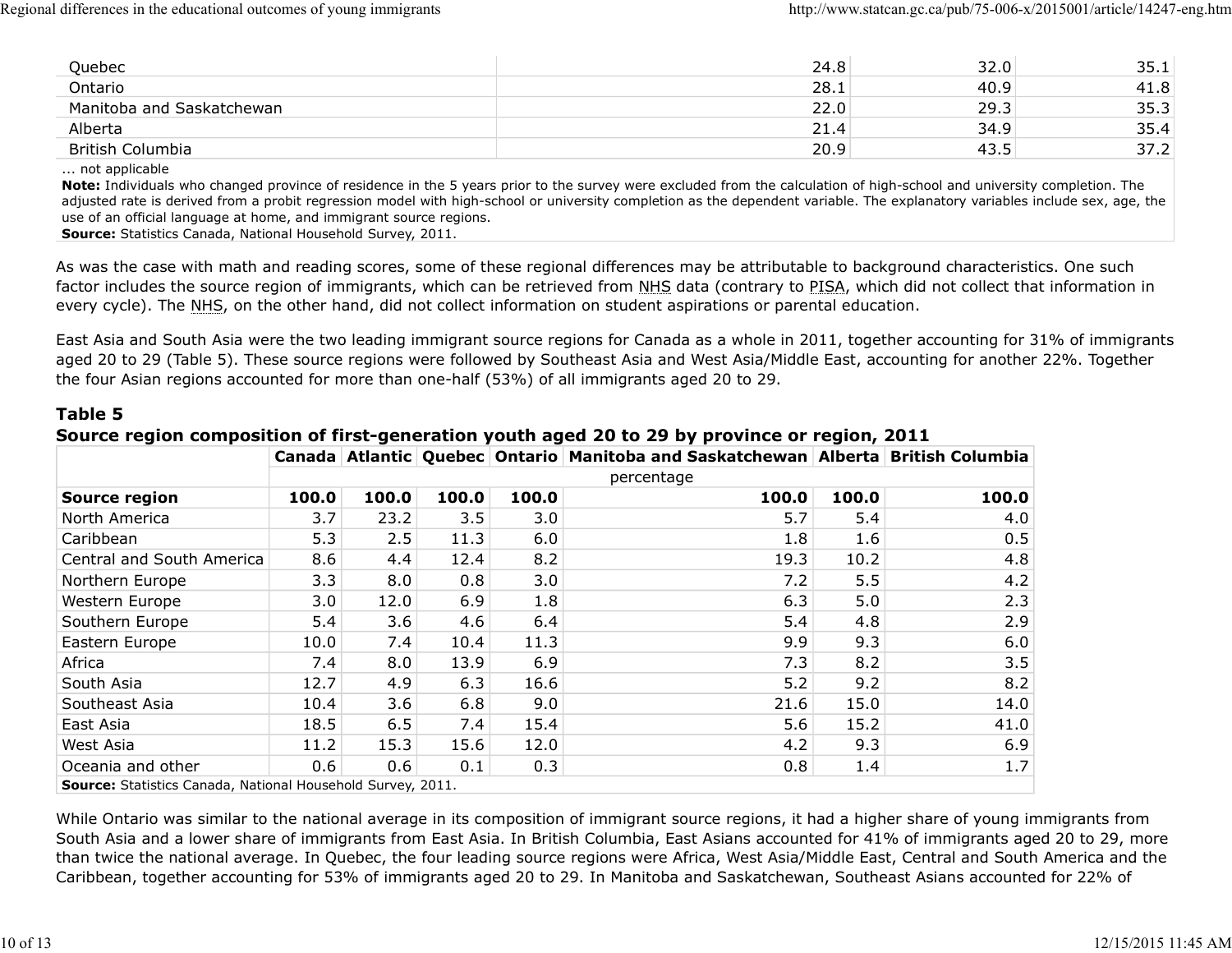immigrants of this age group, more than double the national average; immigrants from Central and South America accounted for another 19% (more than twice the national average). Regional differences in the educational outcomes of young immigrants<br>immigrants of this age group, more than double the national average; immigrants from Central and South America accounted for another 19%<br>(more than twice

Such differences in source regions were significantly associated with regional differences in high school and university completion rates. As shown in the third column of Table 4, once regional differences in immigrant source region, as well as age, sex, and use of official language at home were taken into account, regional differences in educational attainment became smaller─especially in the case of university completion.

Accounting for differences in source-region composition, age, sex, and use of official language reduced the overall difference in university completion rates between the province with the highest rate and the province with the lowest rate, from 15 percentage points (between 44% in British Columbia and 29% in Manitoba and Saskatchewan) to 7 percentage points. Differences in immigrant source regions played the largest role in this reduction.

Since the NHS does not contain direct measures of parents' socioeconomic status and student aspirations, however, it is not clear to what extent the effect of source-region composition reflects differences in family socioeconomic status and individual motivations.

#### Top of Page

## Conclusion

In Canada, immigrant students (who arrived before the age of 15) tend to have similar math skills and lower reading skills than third- or highergeneration students in high school. Immigrants, however, have higher rates of high-school and university completion than their third- and highergeneration counterparts.

The educational outcomes of immigrants were characterized by significant regional differences. For instance, immigrant students in Quebec and in Manitoba and Saskatchewan lagged behind their counterparts in other provinces in their PISA math and reading scores in high school, high-school completion rates at ages 20 to 24, and university completion rates from ages 25 to 29. Some of these differences were related to differences in the background characteristics of immigrants—note, however, that differences in source countries cannot be accounted for with PISA data. Differences in source countries matter—they helped explain a significant part of the regional differences in the university completion rates of young immigrants (according to NHS data). subsequent more interprovincial mobility.<sup>12</sup> Differences in source country, along which and lower reading skills than third- or higher-<br>Top of Page<br>Conclusion<br>In Canada, immigrant students (who arrived before the age of 1 Manitoba and Saskatchewan laged behind their counterparts in other provinces in their PISA matin the dreading scores in high school, high-school<br>completion rates at ages 20 to 24, and university completion rates from ages

Regional differences in immigrant source countries may be the result of multiple factors that include preferences for different regional attributes, immigrant selection programs that direct immigrants to specific regions of the country, and interprovincial migration flows among immigrants. <sup>16</sup> According to previous research, immigration selection and settlement polices are more likely to affect the destination of immigrants than and parental education, will likely continue to influence regional variations in the educational outcomes of young immigrants in the future. 16 subsequent interprovincial mobility.<sup>17</sup> Differences in source country, along with the effect of background characteristics such as parental aspirations

Feng Hou is a senior researcher with the Social Analysis and Modelling Division and Qi Zhang is an economist with the Producer Prices Division at Statistics Canada.

Top of Page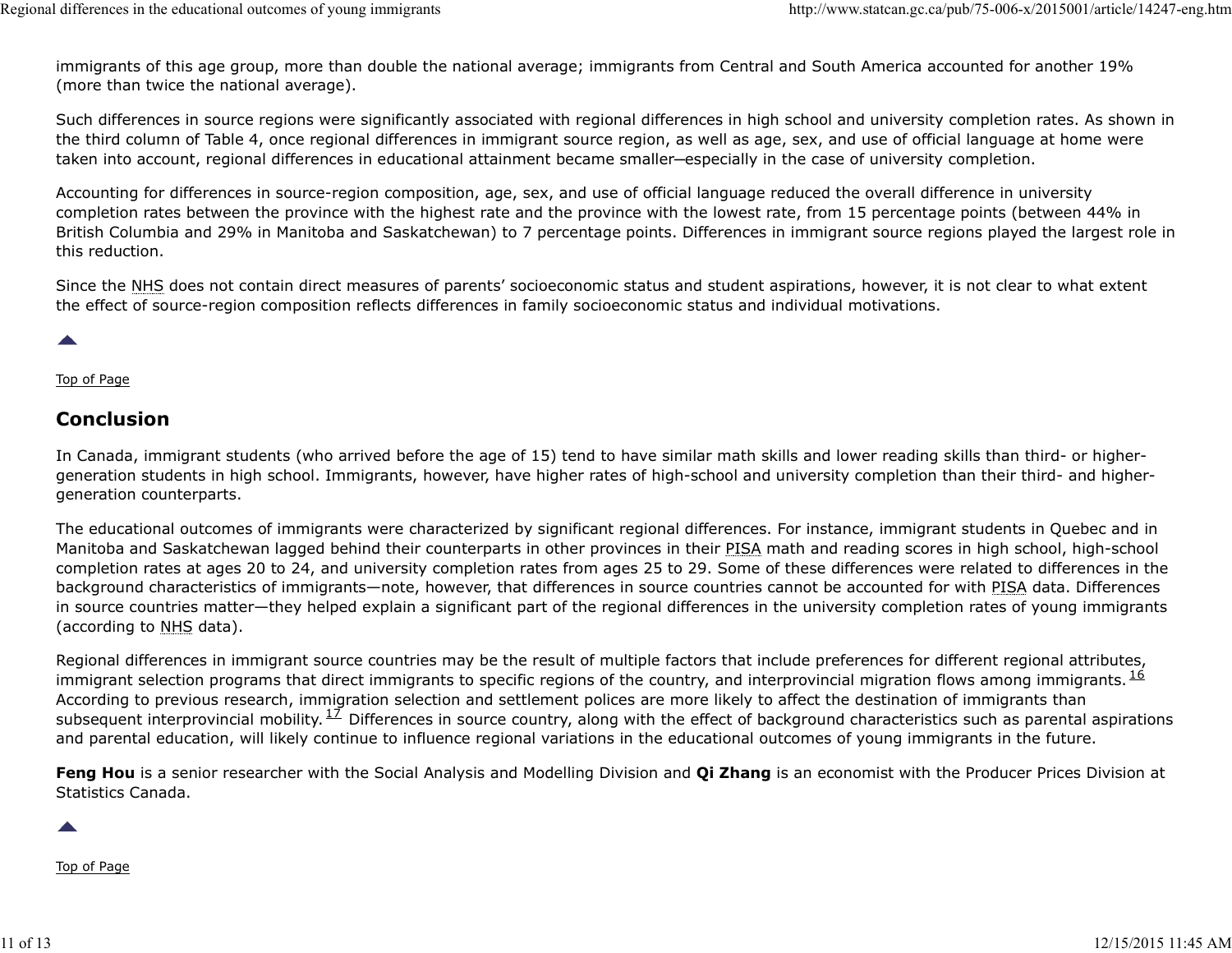# Notes

- $\frac{1}{1}$  See Picot and Hou (2013); Reitz et al. (2011).
- 2 See Abada et al. (2009); Finnie (2012).
- 3 See Blad and Couton (2009); Nadeau and Seckin (2010).
- 4 See Pandey and Townsend (2013).
- $5$  See Pandey and Townsend (2013); Zhang (2012).
- 6 See Brochu et al. (2013).
- 7 See OECD (2013).
- 8 See Worswick (2004).
- 9 See Carlson (2014).
- $10$  See Foley et al. (2014); Picot and Hou (2013).
- 11 The model included five levels of parental education: both parents with tertiary education; only one parent with tertiary education; both parents with upper secondary (high school) education; only one parent with upper secondary education; both parents with a lower than upper secondary education. Student educational aspiration is coded as 1 if the student expects to finish university, 0 otherwise. Family structure has three categories: two-parent families; single-parent families; and other family types. Language at home is coded as 1 if the student speaks the same language at home as the PISA reading or math test (French in Quebec and English in other regions), 0 otherwise. Parental occupation is determined by the International Socio-Economic Index of Occupational Status (ISEI). In PISA, the ISEI is based on the highest occupational status of the mother or father. The model included frie levels of perental education: both parents with tertiny education; only one perent with tertiny education; both parents with a lower than upper secondary (high school) education; only one parent wit
	- 12 By definition, factors specific to immigrants (e.g., age at immigration) should not be included in the model comparing immigrant and thirdor higher-generation students.
	- 13 Age at immigration was not collected in the 2000 PISA, but it was included in subsequent versions of the survey. In an alternative model based on the pooled 2003 and 2012 data, age at immigration was included but contributed little to regional differences in math scores because this variable differs little across regions. In order to keep the models consistent between reading (based on the pooled 2000 and 2009 data) and math, age at immigration was not included in the final model.
	- 14 See Picot and Hou (2013); Finnie (2012).